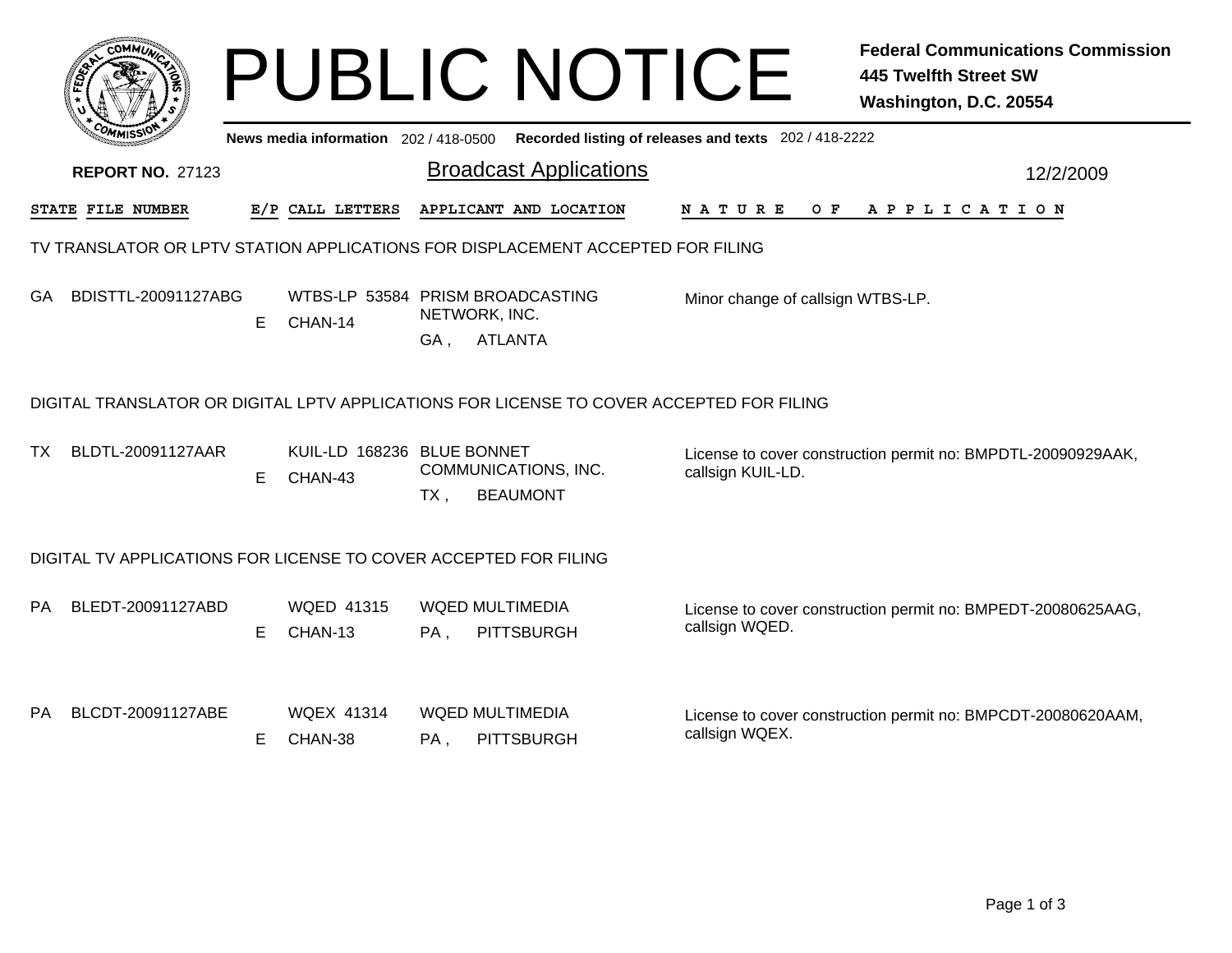|                                                                                         |                                                                                        |    |                          |                         | <b>PUBLIC NOTICE</b>                                                     |                                      | <b>Federal Communications Commission</b><br><b>445 Twelfth Street SW</b><br>Washington, D.C. 20554 |  |  |  |  |  |  |
|-----------------------------------------------------------------------------------------|----------------------------------------------------------------------------------------|----|--------------------------|-------------------------|--------------------------------------------------------------------------|--------------------------------------|----------------------------------------------------------------------------------------------------|--|--|--|--|--|--|
| News media information 202/418-0500 Recorded listing of releases and texts 202/418-2222 |                                                                                        |    |                          |                         |                                                                          |                                      |                                                                                                    |  |  |  |  |  |  |
|                                                                                         | <b>REPORT NO. 27123</b>                                                                |    |                          |                         | <b>Broadcast Applications</b>                                            |                                      | 12/2/2009                                                                                          |  |  |  |  |  |  |
|                                                                                         | STATE FILE NUMBER                                                                      |    | E/P CALL LETTERS         |                         | APPLICANT AND LOCATION                                                   | N A T U R E                          | O F<br>A P P L I C A T I O N                                                                       |  |  |  |  |  |  |
| FM STATION APPLICATIONS FOR LICENSE TO COVER ACCEPTED FOR FILING                        |                                                                                        |    |                          |                         |                                                                          |                                      |                                                                                                    |  |  |  |  |  |  |
| OH                                                                                      | BLH-20091127AAM                                                                        | E. | WCVO 11138<br>104.9 MHZ  | OHIO, INC.<br>OH,       | <b>CHRISTIAN VOICE OF CENTRAL</b><br><b>GAHANNA</b>                      | License to cover.                    |                                                                                                    |  |  |  |  |  |  |
| TX.                                                                                     | BLED-20091127ABH                                                                       | E. | KOPE 176097<br>88.9 MHZ  | $TX$ ,                  | THE CENTER FOR EDUCATION<br>NONPROFIT CORP.<br><b>ELDORADO</b>           | License to cover.                    |                                                                                                    |  |  |  |  |  |  |
| FM STATION APPLICATIONS FOR MINOR CHANGE TO A LICENSED FACILITY ACCEPTED FOR FILING     |                                                                                        |    |                          |                         |                                                                          |                                      |                                                                                                    |  |  |  |  |  |  |
| AZ.                                                                                     | BPH-20091124AIT                                                                        | E. | KTHQ 72730<br>92.5 MHZ   | AIRWAVES, LLC<br>$AZ$ , | <b>COUNTRY MOUNTAIN</b><br><b>EAGAR</b>                                  | Minor change in licensed facilities. |                                                                                                    |  |  |  |  |  |  |
|                                                                                         | FM TRANSLATOR APPLICATIONS FOR MINOR CHANGE TO A LICENSED FACILITY ACCEPTED FOR FILING |    |                          |                         |                                                                          |                                      |                                                                                                    |  |  |  |  |  |  |
| WY .                                                                                    | BPFT-20091130AAJ                                                                       | E. | K213EK 71819<br>89.9 MHZ | WY,                     | <b>WESTERN INSPIRATIONAL</b><br>BROADCASTERS, INC.<br><b>THERMOPOLIS</b> |                                      | Minor change in licensed facilities, callsign K213EK.                                              |  |  |  |  |  |  |